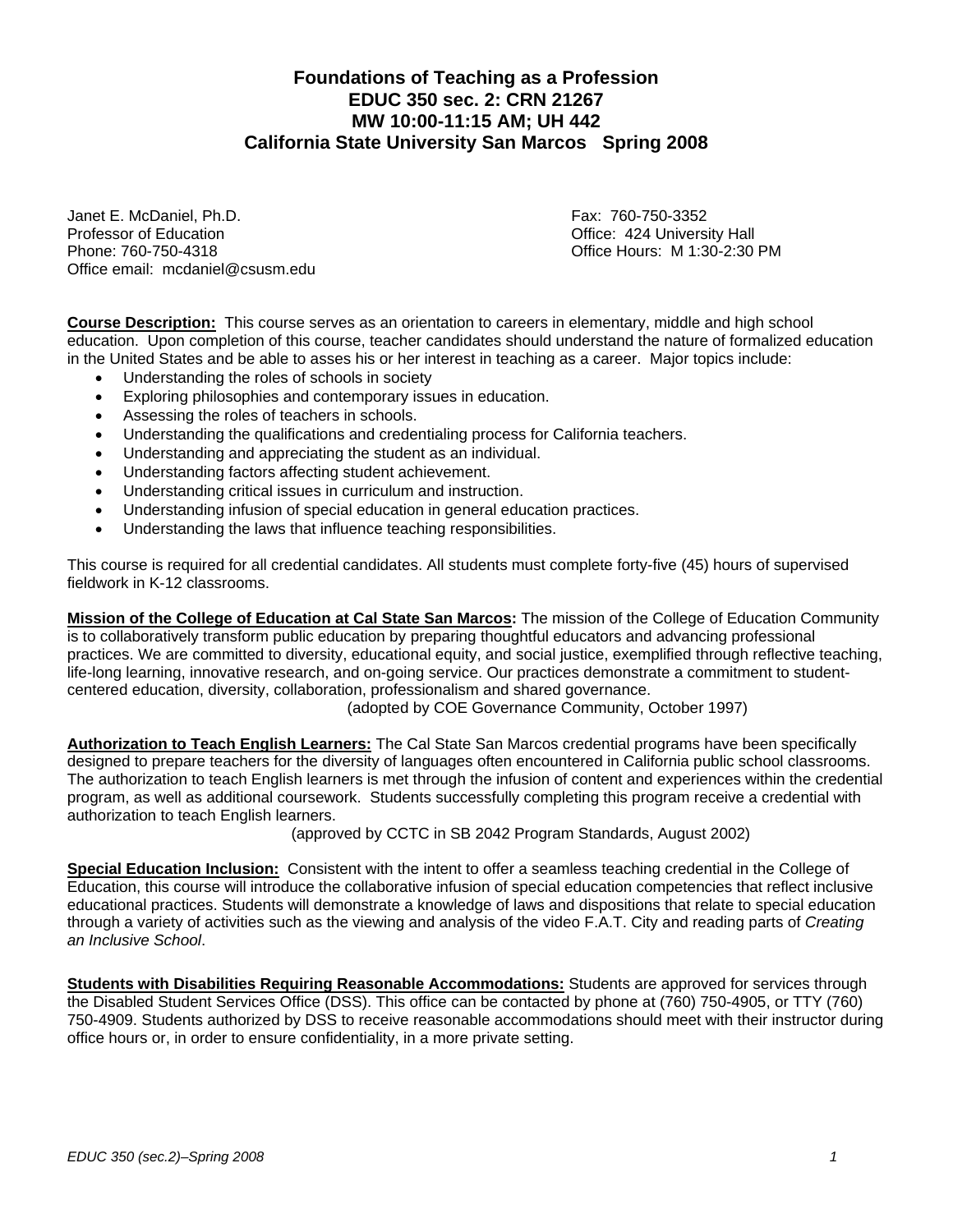**College of Education Attendance Policy:** Due to the dynamic and interactive nature of courses in the College of Education, all students are expected to attend all classes and participate actively. Absences and late arrivals/early departures will affect the final grade. A minimum grade of C+ is required in EDUC 350 to qualify as prerequisite for admission to the Cal State San Marcos teacher credential program. COE attendance policy states, "At a minimum, students must attend 80% of class time, or s/he may not receive a passing grade for the course at the discretion of the instructor. Individual instructors may adopt more stringent attendance requirements." Should students have extenuating circumstances, please contact the instructor as soon as possible. In this section of EDUC 350, the following attendance policy will apply: Two class sessions may be missed without penalty to your grade. Each additional missed session will drop your final grade by 1/3 grade point (A to A-, A- to B+, etc.). If you miss eight or more class sessions, you will receive an F.

**Credential Program Recommendations:** As one of several evaluation methods, EDUC 350 course instructors are asked for feedback concerning credential candidates who are applying for programs at Cal State San Marcos. Keep in mind that your professionalism and hard work in this class not only affect your course grade, but also indicate your readiness for a credential program.

**Fieldwork:** In addition to in-class work, assigned readings and projects, students will participate in forty-five (45) hours of supervised fieldwork assignments in a variety of public school settings. Details on the fieldwork are found on the WebCT site. Documentation of these hours is required to receive a grade in EDUC 350. Cal State San Marcos students are expected to adhere to professional standards in their dress and behavior in the field. Required clearances (fingerprints, TB test) are the responsibility of the student. A recommendation (usually from the classroom teacher where most of the fieldwork is done, also known as a Field Experience Recommendation) is a requirement for admission to the Cal State San Marcos Teacher Credentialing programs. If you need this form, you can download it from the course WebCT site.

## **All University Writing Requirement**

Every course at the university must fulfill the university's writing requirement of at least 2,500 words. In EDUC 350, this is accomplished through the following written assignments: Teacher Interview, Philosophy Paper, Reading Logs, and The Outsider.

### **CSUSM Academic Honesty Policy**

Students will be expected to adhere to standards of academic honesty and integrity, as outlined in the Student Academic Honesty Policy. All written work and oral presentation assignments must be original work. All ideas/materials that are borrowed from other sources must have appropriate references to the original sources. Any quoted material should give credit to the source and be punctuated with quotation marks.

Students are responsible for honest completion of their work including examinations. There will be no tolerance for infractions. If you believe there has been an infraction by someone in the class, please bring it to the instructor's attention. The instructor reserves the right to discipline any student for academic dishonesty in accordance with the general rules and regulations of the university. Disciplinary action may include the lowering of grades and/or the assignment of a failing grade for an exam, assignment, or the class as a whole." Incidents of Academic Dishonesty will be reported to the Dean of Students. Sanctions at the University level may include suspension or expulsion from the University.

## **Plagiarism:**

As a student and future educator, each student is expected to do his/her own work and to contribute equally to group projects and processes. Plagiarism or cheating is unacceptable under any circumstances. If you are in doubt about whether your work is paraphrased or plagiarized see the Plagiarism Prevention for Students website http://library.csusm.edu/plagiarism/index.html. If there are questions about academic honesty, please consult the University catalog.

#### **Use of Technology:**

Students are expected to demonstrate competency in the use of various forms of technology (i.e. word processing, electronic mail, WebCT6, use of the Internet, and/or multimedia presentations). Specific requirements for course assignments with regard to technology are at the discretion of the instructor. Keep a digital copy of all assignments for use in your teaching portfolio. All assignments will be submitted online. Details will be given in class.

## **Electronic Communication Protocol**

Electronic correspondence is a part of your professional interactions. If you need to contact the instructor, e-mail is often the easiest way to do so. It is my intention to respond to all received e-mails in a timely manner. Please be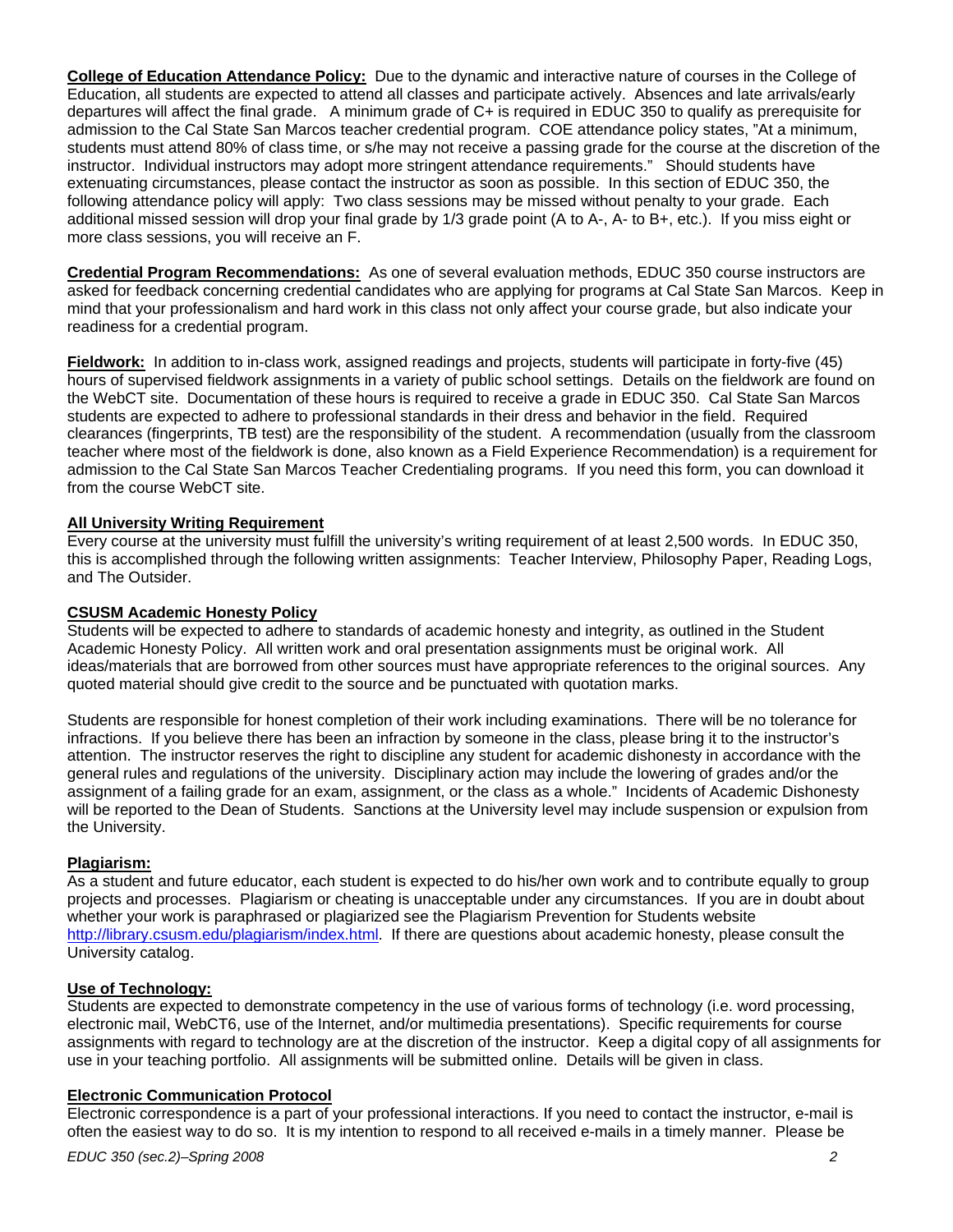reminded that e-mail and on-line discussions are a very specific form of communication, with their own nuances and etiquette. For instance, electronic messages sent in all upper case (or lower case) letters, major typos, or slang, often communicate more than the sender originally intended. With that said, please be mindful of all e-mail and on-line discussion messages you send to your colleagues, to faculty members in the College of Education, or to persons within the greater educational community. All electronic messages should be crafted with professionalism and care. Things to consider:

- Would I say in person what this electronic message specifically says?
- How could this message be misconstrued?
- Does this message represent my highest self?
- Am I sending this electronic message to avoid a face-to-face conversation?

In addition, if there is ever a concern with an electronic message sent to you, please talk with the author in person in order to correct any confusion.

**Teaching Performance Expectation (TPE) for EDUC 350**: A primary goal of EDUC 350 is to begin the process of developing teacher candidates to become professional educators. The following TPE of the California Commission for Teacher Credentialing is expected to be met during this course:

## **TPE 12: Professional, Legal and Ethical Obligations**

Candidates are aware of their own personal values and biases and recognize ways in which these values and biases affect the teaching and learning of students. They resist racism and acts of intolerance. Candidates appropriately manage their professional time spent in teaching responsibilities to ensure that academic goals are met.

Candidates for a Teaching Credential understand and honor legal and professional obligations to protect the privacy, health, and safety of students, families, and other school professionals. They are aware of and act in accordance with ethical considerations and they model ethical behaviors for students. Candidates understand and honor all laws relating to professional misconduct and moral fitness.

## **Teaching Performance Assessment for Developing as a Professional Educator**

The successful completion of the personal philosophy assignment is a requirement for completion of this course and is a component of partially meeting the TPE described above. This statement will be used for assessment both in the course and at completion of the College of Education program. Retain an electronic copy of your statement for submission for your portfolio at the completion of your teacher education program.

**Course Requirements:** Teacher education is a professional preparation program. It is expected that students will come to class prepared to discuss the readings, submit required assignments, and participate in class activities. Students are expected to adhere to academic honesty and integrity, standards of dependability, confidentiality and writing achievement. Because it is important for teachers to be able to effectively communicate their ideas to students, parents, colleagues, and administrators, writing that is original, clear and error-free is a priority for the College of Education. It is expected that work will be turned in on time. Please discuss individual issues with the instructor. Points will be deducted if assignments are submitted late (10% penalty per day late; no credit will be awarded if the assignment is one week late).

#### **Required Texts:**

Nieto, Sonia. (2006). *Why We Teach*. NY: Teachers College Press. ISBN 0807745936, Approximately \$12 - 20.

Grant, Carl. A. & Gillette, Maureen. (2005). *Learning to Teach Everyone's Children: Equity, Empowerment and Education that is Multicultural.* Thomson & Wadsworth. ISBN 0-534-64467-8, Approximately \$ 45 - 65

Villa, R. A. and Thousand, J. S. (2005). *Creating an Inclusive School* (2nd ed.). Alexandria, VA: Association for Supervision and Curriculum Development. , ISBN 0-87120-251-4 Approximately \$12 - 25

## **Assignments and grading:**

# **1. Reading log** 20 points **10 points** 20 points **10 points**

*EDUC 350 (sec.2)–Spring 2008 3*  The reading log provides an opportunity to reflect on learning about teaching through the assigned readings for each session. In the reading log, do not summarize. Instead, respond to the readings: agree, disagree, note specific ideas, etc. Entries should be one paragraph in length per week. Log entries for week's classes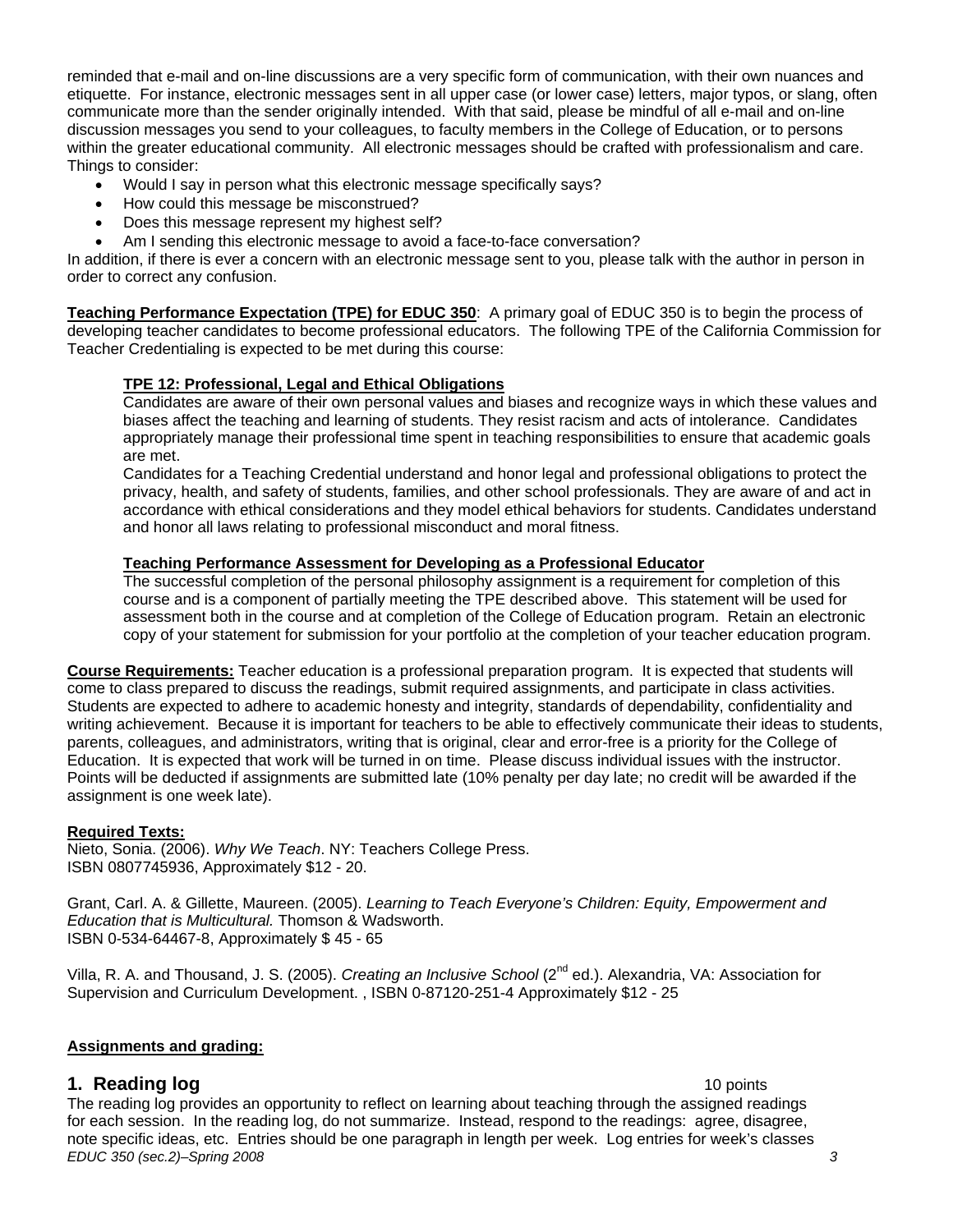must be submitted via the course WebCT6 site by the *prior* Friday at noon. See the schedule for readings. The log will be graded holistically; you will either receive full credit or none.

No credit will be given for late submissions of reading logs. In extraordinary circumstances, if you do not have access to WebCT for a timely submission, you may email the log entry to me by Friday at noon at mcdaniel@csusm.edu. Later, as soon as you re-establish WebCT access, you will resubmit on WebCT.

#### *Key skills/knowledge I'll be evaluating:*

- At what level have you comprehended the reading? Is your work reflective of the issues and your thinking?
- What connections and relationships have you been able to make with the reading and prior class discussions, fieldwork, and class activities?

# **2. Current events in education** 5 points 5 points

Sign up for a date when you will be responsible for presenting an item from the week's news in K-12 education (5 minutes maximum). The item may be from television, radio, internet (e.g., www.edweek.org/), newspaper, or magazine, and may pertain to local, national/, or international issues. You will summarize and present the importance of the news for your classmates. Be sure that you make a connection to future teachers in California if the news is from afar. After you present your current event, go to the WebCT site and submit a one-sentence report as the "Current Events" assignment, so that you can receive credit. You must submit your report by May 9.

*Key skills/knowledge I'll be evaluating:* 

- Did you select an article that has depth and importance to future teachers in Southern California?
- Can you speak articulately about your article's content
- Can you answer questions related to the article?

# **3. Interview of a teacher** 10 points

The written report is due via the WebCT site on February 15.

In this assignment, you will interview a teacher and write a 3-4 (double-spaced) page (1,500-2,000 word) summary of what you learned from him or her. Your purpose is to render a sketch so that your reader may be able to envision the teacher as a person with a distinct philosophy and experience.

#### *Gathering information:*

Interview a current or retired teacher who has had at least 3 years of full–time experience in elementary, middle, or secondary school classrooms. Suggested questions are:

Why did the teacher choose to enter teaching? How attractive was the profession to prospective teachers at that time? What were the other career paths available; were any others seriously considered? Does the teacher have any regrets about becoming a teacher?

What professional education did the teacher have? How helpful was it in learning to teach? At what point did the teacher feel comfortable as a teacher?

What were/are the teacher's goals for the education of students? Have these goals changed over the years?

What career moves (school buildings, grade level, special students, subject matter, etc.) has the teacher made? To what extent were those moves voluntary? For current teachers, are further moves desired? If so, what are they, and why?

What have been the major joys and frustrations of teaching? What would help increase the joys and minimize the frustrations? On what issues does the teacher feel strongly about making changes in the way that schooling occurs now?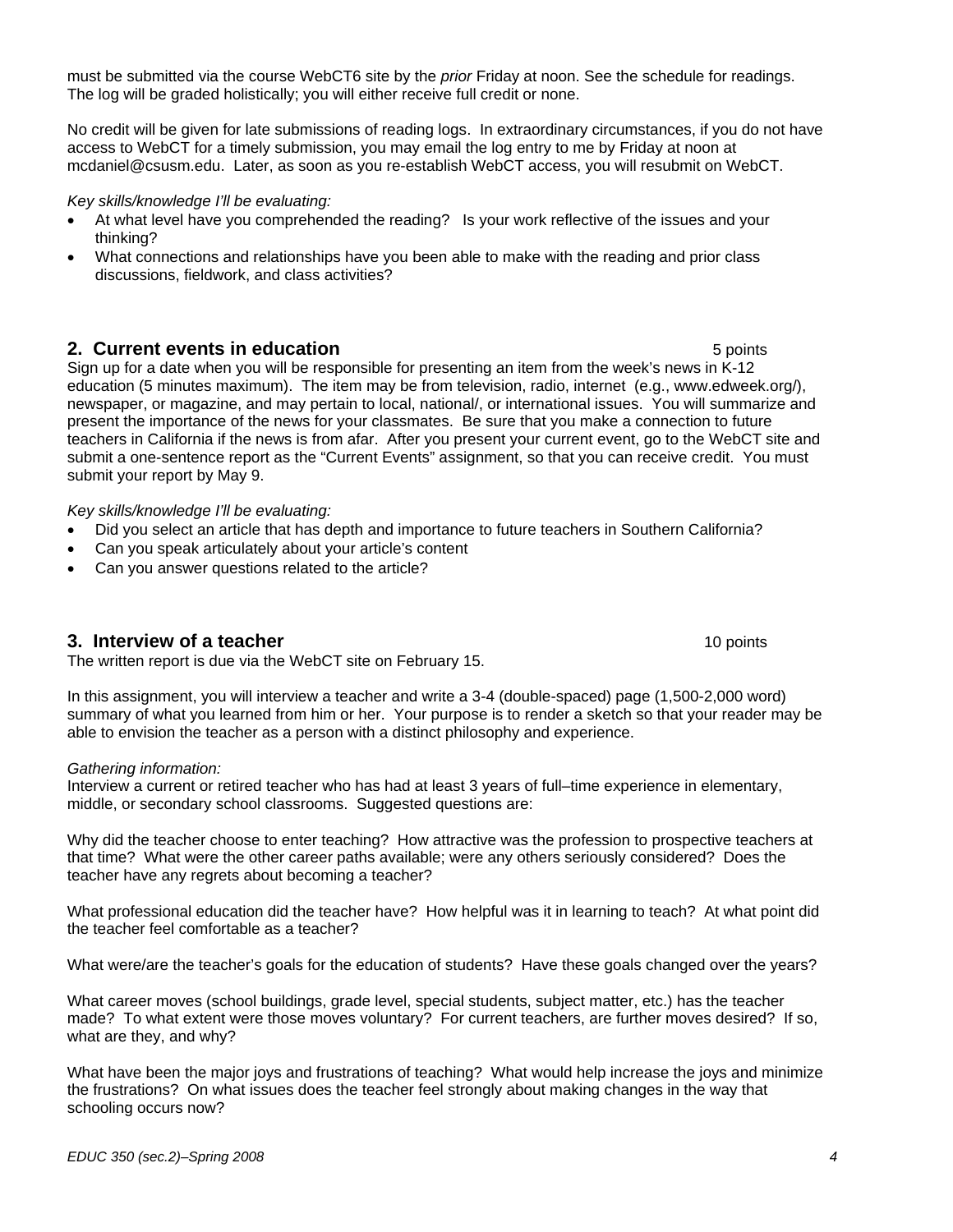How did/does the teacher learn about his/her students' lives and needs? How similar are the backgrounds of the teacher and his/her students? What have been the teacher's experiences with "culture shock" in working with students from different backgrounds?

What are some favorite memories from the teacher's classroom? Does the teacher tend to remember individual students or activities, or are the memories more general?

What does the teacher think of current "hot issues" in education such as the California High School Exit Exam and the No Child Left Behind Act? How does the teacher take action to address new reforms that impact his/her classroom?

What is the teacher's metaphor for "teaching" or "teacher"? What are the main features of the teacher's approach toward teaching? What has the teacher learned from being a teacher?

#### *Analysis:*

After collecting your information, think about what you have learned about this teacher. Focus on a few themes that best characterize what you have heard. Do not try to be all-inclusive. *Protect your teacher's confidentiality by using a pseudonym and masking identifying details.* 

In your analysis, incorporate what you have been learning about becoming and being a teacher. How does your teacher fit within the material addressed in your readings and in class? What issues are raised through your interview? What are the implications of your interview as you think about becoming a teacher? Be sure you include at least one reference to the readings/discussions we have in class.

#### *Key skills/knowledge I'll be evaluating:*

- Were you able to arrange, organize, and conduct an interview that yielded useful and interesting information?
- Were you able to "paint a portrait" of the teacher as a person with a distinct story and character?
- Did you "mask" the teacher's identity by using a pseudonym and blurring other identifying markers?
- Were your analyses and reflections based on information you have learned in EDUC 350 and prior knowledge?
- Were you able to explicitly connect the teacher's responses to EDUC 350 texts/class sessions?
- Were you able to explicitly connect the interview to your own thinking about becoming a teacher?
- Does your writing incorporate a professional level of writing skills (grammar, syntax, spelling)?

# **4. The Outsider** 10 points **10 points 10 points 10 points**

The written report is due via the WebCT site on April 7.

Many students with special needs come to view themselves as "outsiders" because they are labeled as different from the typical student. But most of us experienced some sense of being an outsider during our K-12 years. After reading chapters 1-3 in Villa/Thousand's *Creating an Inclusive School* and at least two of the *Voices of Inclusion*, write a reflective essay (2 to 3 double-spaced pages, or 1,000-1,500 words) in which you comment on your own (or a friend's) school experience in which you may have felt like an outsider. Reasons could include differences due to gender, religion, looks, beliefs/interests, family situation, academic ability, etc. Make at least one specific connection to the VT text. Consider the following questions:

What personal characteristics fostered your (or your friend's) feelings of being an outsider? How did you react to and cope with the situation?

Did you share your experience with any teachers or other school personnel? Did any of them assist you? What could school staff, parents or friends have done to help?

In what ways did this experience change you? Did you "learn" from this experience?

How might this experience make you a more sensitive and effective teacher?

#### *Key skills/knowledge I'll be evaluating:*

- Were you able to devise a cogent written reflection that addresses the questions above in a thoughtful/analytical manner?
- Did you make at least one specific (quote) connection to the VT book?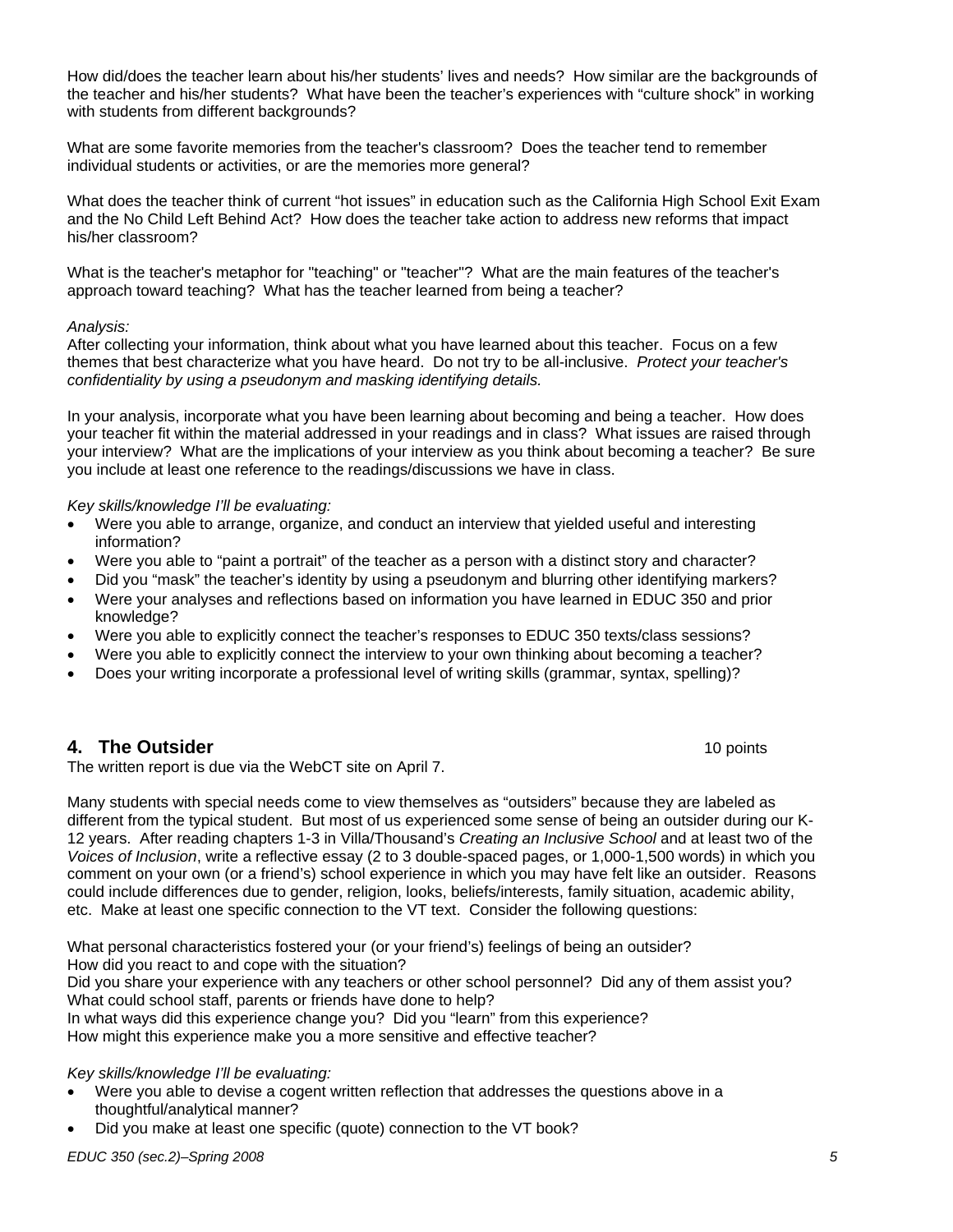• Does your writing incorporate a professional level of writing skills (grammar, syntax, spelling)?

# **5. Classroom observation reports** 20 points 20 points

Using the classroom observation instrument provided online, write up five observations in your field sites. The template is on the WebCT site under Fieldwork Instructions and is also on the College of Education website at the top of the syllabus webpage. You must submit one written observation from each of these four types of school settings: Elementary, Middle, High, and Special Setting; the fifth written observation is from any setting (your choice). Submit these via the WebCT site as instructed on March 3 and April 21. Turn in your Classroom Observation Record (timesheet) and Report Summary (distribution report) in class on May 5. If you do not complete the classroom observations, you will receive a grade of INC for the course.

### *Key skills/knowledge I'll be evaluating:*

- Can you articulate your assumptions/expectations about a given setting and then identify how your observation affects those assumptions/expectations?
- Can you observe key details, seeing both the "big picture" of the classroom and specific methods, interactions, etc.?
- Can you responsibly monitor your placement to include meeting the requirements of varied settings and minimum hours?
- Can you relate your class work and readings to your observations and provide an insightful analysis?
- Does your writing incorporate a professional level of writing skills (grammar, syntax, spelling)?

# **6. Contemporary issues research 20 points** 20 points

Choose (1) an issue that interests you (from the topics given to you by the instructor) and (2) one or two partners with whom to work. Research the issue and prepare an oral report to share in class. The report should describe and analyze the issue in approximately 15 minutes. You will present during the weeks of April 14, 21, 28, or May 5. When you present your research orally, provide a one-page summary and a reference list for your classmates. Each partner must submit the one-page summary to the WebCT site to receive credit for this assignment. The one-page handout is due to WebCT on May 9.

#### *Key skills/knowledge I'll be evaluating:*

- Do you understand a major issue affecting education and can you speak intelligently to your peers?
- Did you read from enough sources to gather relevant information and then present this in a synthesized manner?
- Are you able to organize resources (materials, people, etc.) in support of a goal (in this case, your presentation—which includes the use of Power Point technology)?
- Did you present your information confidently, creatively, concisely and in an organized manner?
- Are you able to apply what you've learned about effective teaching to engage your audience during your presentation?
- Did you develop an appropriate abstract and bibliography?
- Does your writing incorporate a professional level of writing skills (grammar, syntax, spelling)?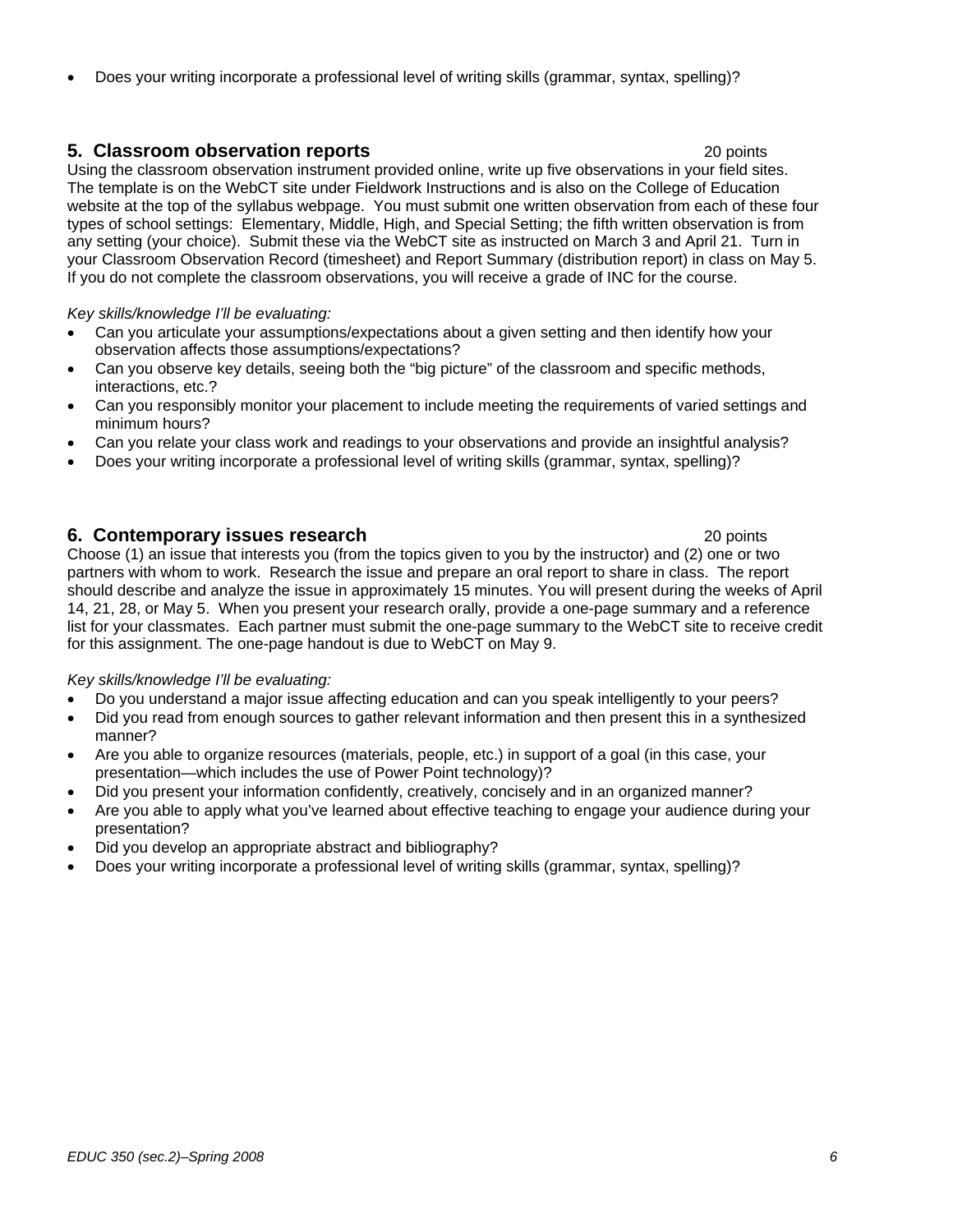# **7. Personal philosophy of schooling, learning and teaching** (TPE 12) 15 points

The written report is due via the WebCT site on April 28.

Write a 4-5 page paper (2,000-2,500 word) that explains your personal philosophy of schooling, learning and teaching. Follow the template below, and self-assess before you turn in the paper.

#### **Paper Introduction**

Describe the level of schooling and subject field(s) you hope to teach.

Name your philosophy (or combination of philosophies) as described by Grant & Gillette Ch 8.

Explain why you are attracted to this philosophical stance. Is it due to your own schooling and/or background, what you've seen in schools since your own school days, the influence of particular persons, texts, other experiences with children/youth, etc.?

### **Nature of schooling**

Describe what you believe is the purpose of schooling in a democracy.

How will you as a teacher help achieve these purposes?

Give at least one concrete example of how you will interact with your students in light of your beliefs.

### **Nature of the learner**

Describe what you believe is the nature of the learner.

What are your thoughts about the students you will teach? What do they need from a teacher?

Give at least one concrete example of how you will interact with your students in light of your beliefs.

### **Nature of the teaching/learning process**

Describe what you believe is the nature of the teaching/learning process?. What do you believe counts as knowledge and how should it be presented? How will you as a teacher use subject matter and other experiences to guide students toward

meaningful learning activities?

Give at least one concrete example of how you will interact with your students in light of your beliefs.

## **Teacher dispositions and actions**

Describe what behavior (disposition/attitude & actions) you will exhibit in order to carry out your philosophical position.

Give at least one concrete example of how you will conduct yourself in light of your beliefs.

## **Conclusion**

Recap your philosophy. What are your outstanding questions/concerns/thoughts about becoming a teacher?

#### **Criteria for Self- Assessment and Instructor Assessment of Philosophy Paper**

Self-assess your philosophy paper using the following criteria. Submit the self-assessment with your final draft of your philosophy paper (at least one "beefy" paragraph). These are the same criteria that I will use to evaluate your philosophy paper.

Exemplary papers have the following characteristics:

**Ideas:** The paper is clear and focused. It holds the reader's attention. Relevant information and details enrich the central theme. Ideas are supported by research, practical knowledge and experience. Conclusions show insight.

**Organization:** The organizational structure enhances and showcases the central idea or theme of the paper. An inviting introduction draws the reader in; a satisfying conclusion leaves the reader with a sense of closure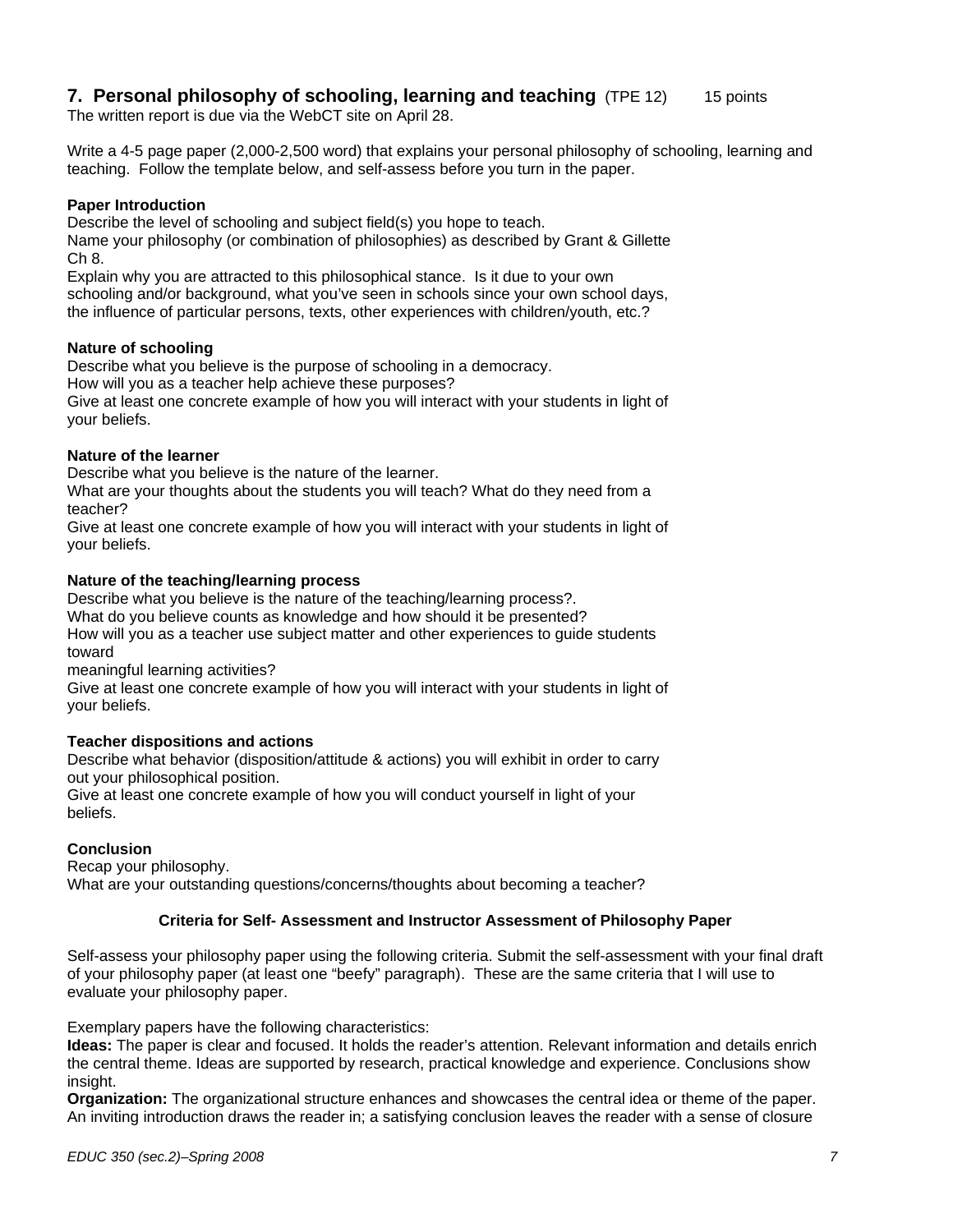and resolution. Sequencing is logical and effective. Thoughtful transitions tie parts together. The paper flows so smoothly, the reader hardly thinks about it.

**Connections**: The paper includes multiple references to EDUC 350 class experiences (specific text selections, class discussions, fieldwork observations, assignments, current events, etc.).

**Voice:** The writer of this paper speaks directly to the reader in a manner that is individual, compelling, engaging, and has personality.

**Sentence Fluency:** The writing has an easy flow. Sentences enhance the meaning. Sentences vary in length and structure. The piece has purposeful and varied sentence beginnings.

**Conventions:** The writer demonstrates a good grasp of standard writing conventions. Spelling is generally correct. Punctuation is accurate. Grammar and usage are correct. Paragraphing tends to be sound. The piece needs very little additional editing.

# **8. Participation** 10 **points** 10 **points** 10 **points**

This course is designed for active learning during class sessions. In order for this course to succeed for individuals and the group, students must come to class prepared to discuss assigned readings/topics and to participate in class activities. You will submit a self-assessment on WebCT by May 9. The instructor will consider your self-assessment when assigning points for this assignment. Answer the questions below and illustrate with examples from your participation in class.

*Key skills/knowledge I'll be evaluating:* 

- Do you participate in class discussions productively, sharing your knowledge and understandings?
- Do you interact productively with your peers, taking on a variety of roles (leader, follower, etc.)?
- Do you contribute appropriately to group work—do you "do your share"?
- Are you able to accept others' opinions?
- Are you supportive of others' ideas?
- Do you support your peers during their presentations?
- Can you monitor and adjust your participation to allow for others' ideas as well as your own to be heard?

Grades will be determined by the total number of points earned (100 points possible):

 $A = 93 - 100$  $A - 90 - 92$  $B+ = 87-89$  $B = 83 - 86$  $B - 80 - 82$  $C+= 77-79$  $C = 73 - 76$  $C - 70 - 72$  $D = 60 - 69$  $F = 0.59$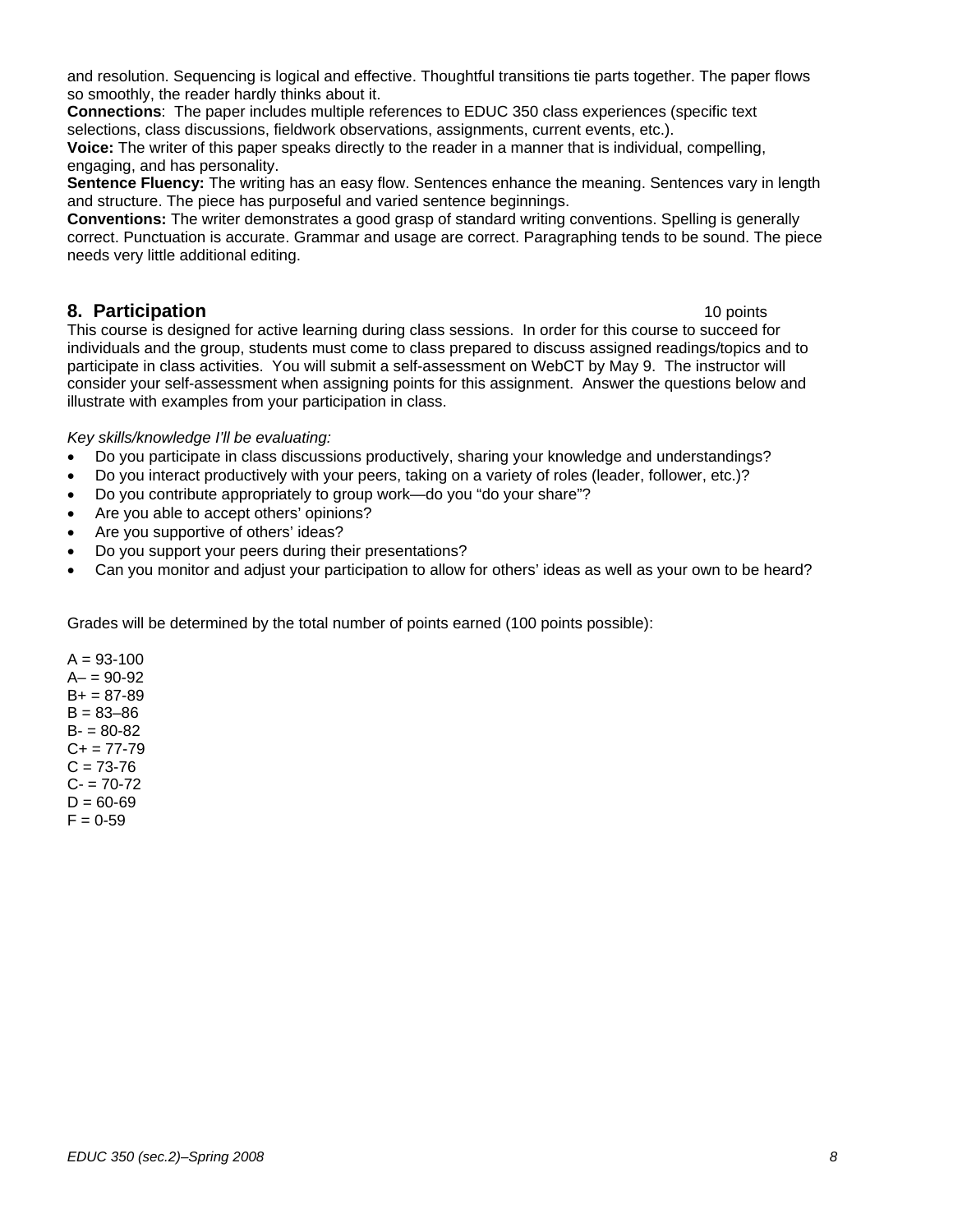# **Schedule as of 1/22/08 Schedule is subject to change at the discretion of the instructor**

| <b>Date</b>          | <b>Topic</b>                                                               | Reading log due on prior Friday noon                                                                                                                                                                                                                           | <b>Assignment</b>                                                                                |
|----------------------|----------------------------------------------------------------------------|----------------------------------------------------------------------------------------------------------------------------------------------------------------------------------------------------------------------------------------------------------------|--------------------------------------------------------------------------------------------------|
| Jan 23,<br>28, 30    | Course intro<br>Becoming a<br>teacher<br>(Advisor<br>presentation)         | Read the website brochure of your choice at:<br>http://lynx.csusm.edu/coe/academics/<br>and the EDUC 350 advising session info at:<br>http://lynx.csusm.edu/coe/ssc/Presentations.asp                                                                          | Access the WebCT6 course<br>website at<br>http://webct6.csusm.edu/we<br>bct/entryPageIns.dowebct |
|                      |                                                                            |                                                                                                                                                                                                                                                                |                                                                                                  |
| Feb 4-6              | Why teach?                                                                 | Log 1: GG ch. 6 (Log due Feb 1 at noon)<br>Read the field experience guidelines at<br>http://lynx.csusm.edu/coe/index.asp<br>You will find this at the top of the Fall 2007<br>syllabi webpage, "EDUC 350 Field<br>Experience". Bring questions with you Feb 4 |                                                                                                  |
|                      |                                                                            |                                                                                                                                                                                                                                                                |                                                                                                  |
| Feb 11-<br>13        | Schooling in a<br>democracy                                                | Log 2: GG ch 1 & "The Goals of Education" article on<br>WebCT site (Log due Feb 8 at noon, etc.)                                                                                                                                                               | Waiver requests for field<br>experience hours must be<br>turned in during class today            |
|                      |                                                                            |                                                                                                                                                                                                                                                                | <b>Teacher interview due Feb</b><br>15                                                           |
|                      |                                                                            |                                                                                                                                                                                                                                                                |                                                                                                  |
| <b>Feb 18-</b><br>20 | Philosophical<br>perspectives                                              | Log $3:GGch8$                                                                                                                                                                                                                                                  | Take "What is Your EP?"<br>survey in GG pp. 300-305<br>and bring your results to<br>class        |
|                      |                                                                            |                                                                                                                                                                                                                                                                | <b>Bring Nieto (skimmed)</b>                                                                     |
|                      |                                                                            |                                                                                                                                                                                                                                                                |                                                                                                  |
| Feb 25-<br>27        | School<br>organization                                                     | Log 4: GG ch 7                                                                                                                                                                                                                                                 | <b>Bring Nieto</b>                                                                               |
| Mar 3-5              | Rights and                                                                 | Log 5: GG ch 10                                                                                                                                                                                                                                                | Observations 1 & 2 due                                                                           |
|                      | responsibilities                                                           |                                                                                                                                                                                                                                                                | Mar <sub>3</sub>                                                                                 |
|                      |                                                                            |                                                                                                                                                                                                                                                                |                                                                                                  |
| Mar 10-<br>12        | The lives and work<br>of teachers<br>(Panel of<br>experienced<br>teachers) | Log $6:GGch2$<br>Based on the reading, write 3 questions for the panel<br>instead of a paragraph for the log this week                                                                                                                                         | Bring Nieto (done)                                                                               |
| Mar 17-              |                                                                            | Log 7: VT ch 1, 2, 3 and "Voices"                                                                                                                                                                                                                              |                                                                                                  |
| 19                   | Inclusion                                                                  |                                                                                                                                                                                                                                                                |                                                                                                  |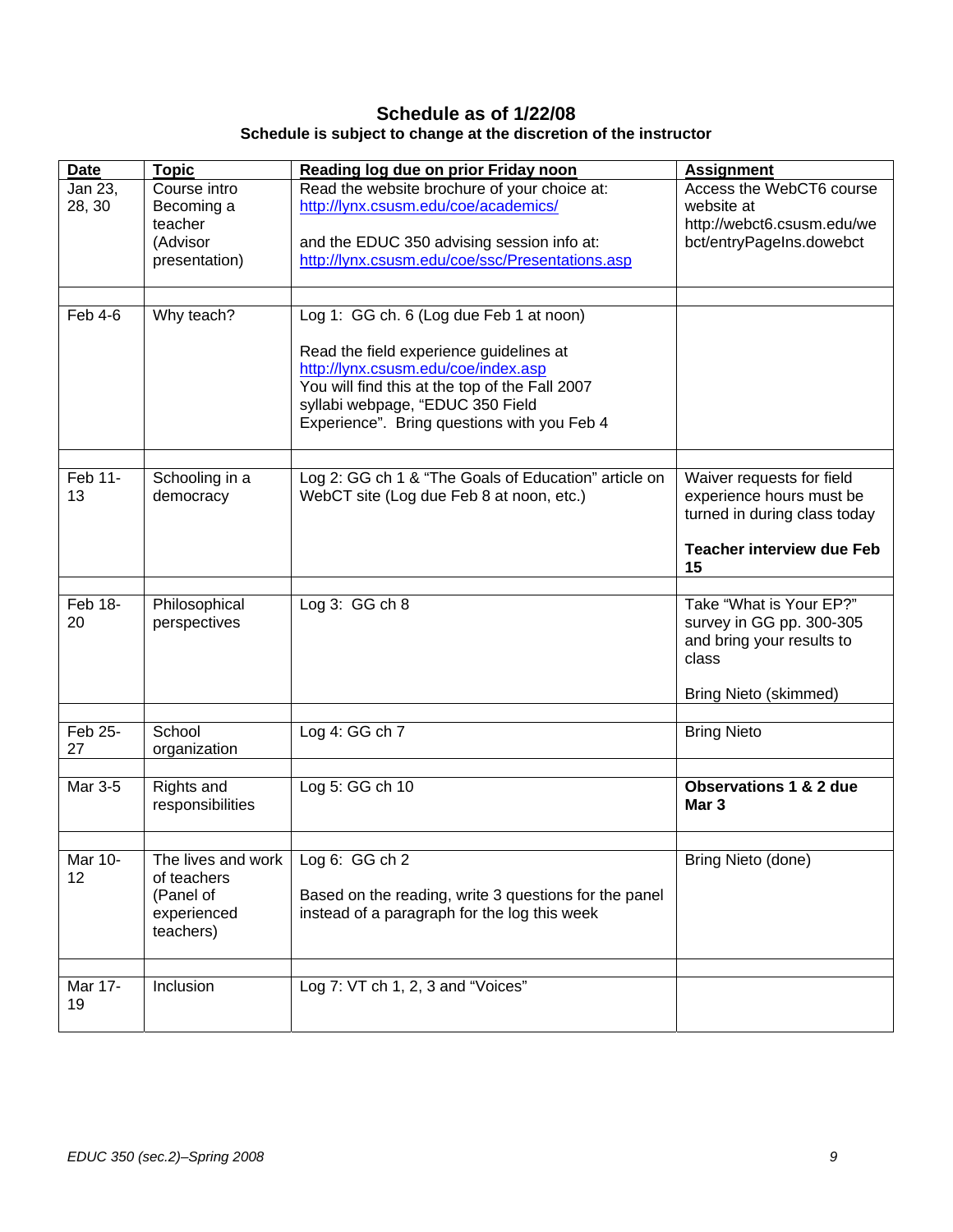| Mar 24-<br>26 | Why We Teach                     | Log 8: Reaction to Nieto                                                                                                    | Nieto presentations                                                       |
|---------------|----------------------------------|-----------------------------------------------------------------------------------------------------------------------------|---------------------------------------------------------------------------|
|               |                                  |                                                                                                                             | Personal philosophy draft 1<br>due Mar 24 (bring hard copy<br>to class)   |
| Apr 7-9       | Middle schooling                 | Log 9: Peruse the National Middle School<br>Association website, www.nmsa.org<br>React to the website for your reading log. | The Outsider due Apr 7                                                    |
| Apr 14-16     | School finance &                 | Log 10: GG ch 9, 11                                                                                                         | Some issues presentations                                                 |
|               | governance<br>(Guest: Principal) | Based on the readings, write 3 questions for the<br>principal instead of a paragraph for your log                           | Personal philosophy draft 2<br>due Apr 14 (bring hard copy                |
|               | Presentations                    |                                                                                                                             | to class)                                                                 |
|               |                                  |                                                                                                                             |                                                                           |
| Apr 21-23     | Presentations                    |                                                                                                                             | Some issues presentations                                                 |
|               |                                  |                                                                                                                             | Observations 3, 4, and 5<br>due Apr 21                                    |
|               |                                  |                                                                                                                             |                                                                           |
| Apr 28-30     | Presentations                    |                                                                                                                             | Some issues presentations                                                 |
|               |                                  |                                                                                                                             | Turn in your time sheet and<br>your fieldwork record on Dec<br>3 in class |
|               |                                  |                                                                                                                             | Personal philosophy due<br>Apr 28                                         |
| May 5-7       | Presentations                    |                                                                                                                             |                                                                           |
|               |                                  |                                                                                                                             | Some issues presentations                                                 |
|               |                                  |                                                                                                                             | <b>Issues presentation</b><br>handout due May 9                           |
|               |                                  |                                                                                                                             | <b>Current events due May 9</b>                                           |
|               |                                  |                                                                                                                             | <b>Participation self-</b><br>evaluation due May 9                        |